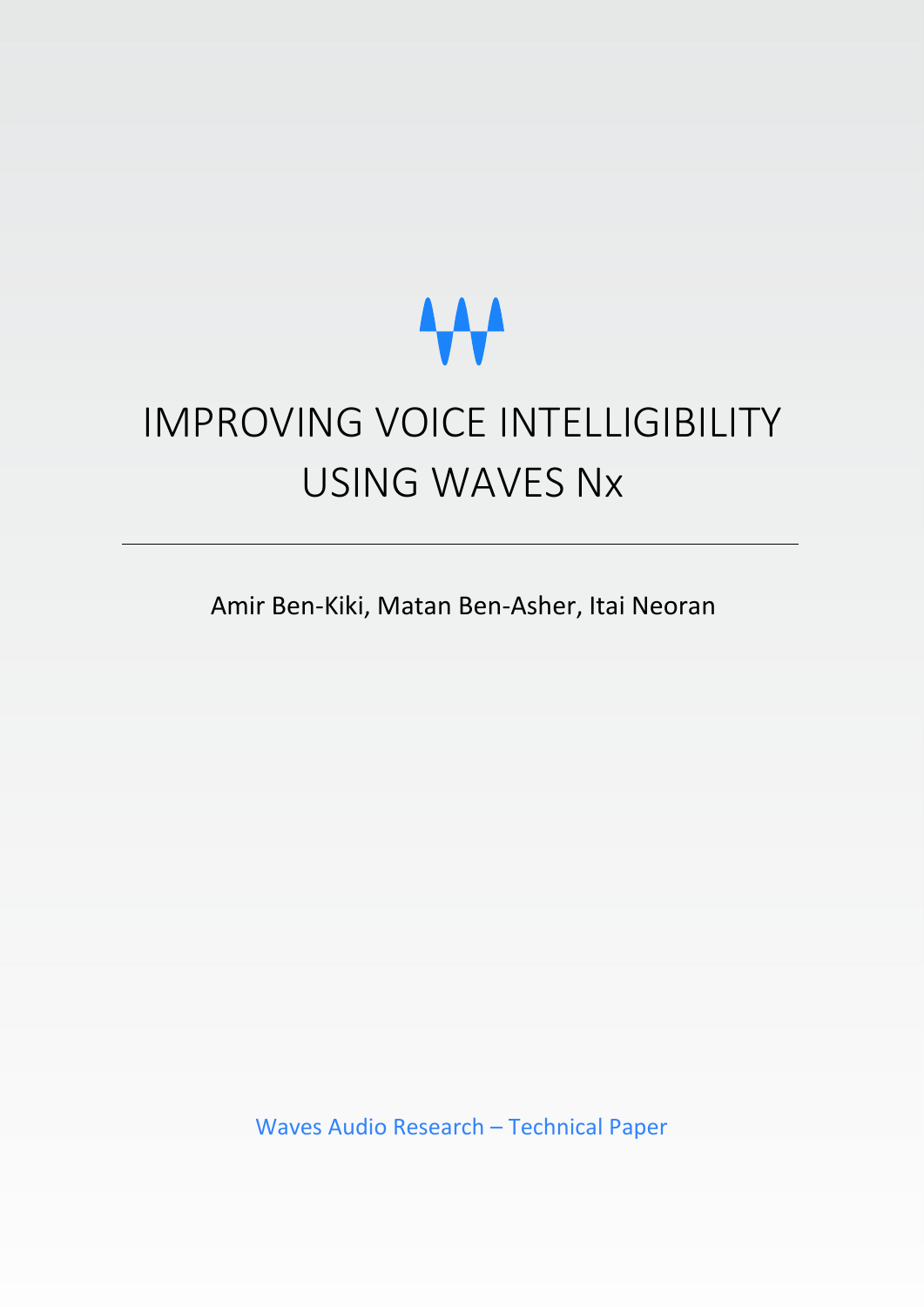**Abstract**: Waves Nx is a real-time, head-tracking-based, binaural reproduction system, able to position sound sources in a virtual acoustic space surrounding the listener. This research investigates speech intelligibility in the presence of noise under headphone listening conditions used in typical telecommunications setups. It is shown through subjective experiments that, when using the Waves Nx processing on speech, intelligibility of speech is improved. This paper reviews academic researches by Ben Gurion University (BGU) and by others, concluding on possible applications of Waves Nx in Voice-over-IP applications.

# 1. INTRODUCTION

Intelligibility of speech in telecommunications in presence of noise and interfering talkers, has been subject to numerous researches. It is well known, for several decades, that in real-world situations, humans possess the ability to focus attention on speech and sounds and separate them from noise and other speech sources, even in noisy environments. This phenomenon is referred to as the "Cocktail Party Effect". It is also known that that the ability to process directional information is a key element in enabling the cocktail party effect. This processing is carried out by cognitive and perceptual interpretation of time delays and level differences between the two ears (binaural information).

Recently, it has become a common use case to listen to speech over stereo headphones, in voice over IP and in other telecommunications applications. This allows a growing field of investigations, seeking to enhance speech intelligibility in a binaural manner.

Waves Nx is a real-time binaural engine, using means for head-tracking (using either Camera Based Face Tracking or IMU sensors) to synchronize the binaural processing with the head position and orientation of the listener. Waves Nx can generate artificial directional information to monophonic sources, and can also reproduce, in a binaural manner, directional information already embedded in stereo or multi-channel input audio streams. By using low latency highrate head-tracking, Waves Nx allows the listener to explore the virtual world in a precise manner, using conscious and unconscious head movements.

This paper examines the advantages of Waves Nx when used enhance intelligibility of speech over stereo headphones.

Throughout this paper SRT values are provided as negative values, as per industry conventions:

"[SRT is] the minimum intensity in decibels at which a patient can understand 50% of spoken words; used in tests of speech audiometry. Also called speech recognition threshold." – [Mosby's Medical Dictionary]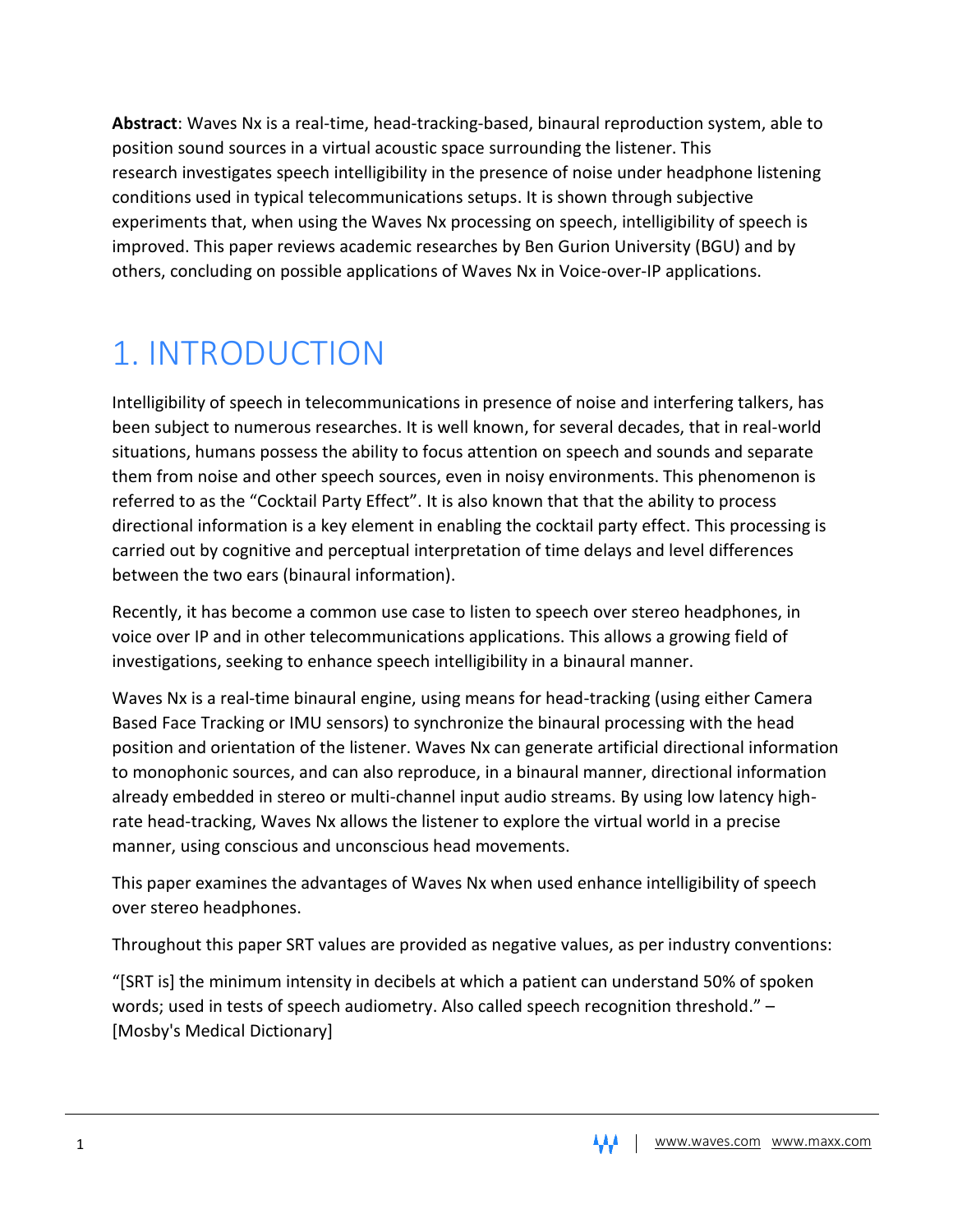# 2. INTELLIGIBILITY USING WAVES Nx IN SINGLE TALKER SCENARIOS

In a recent paper from BGU, referenced in [BGU 2016], the effect of Waves Nx is investigated and measured in a HIST subjective test under multiple test scenarios. The study focuses on measuring the intelligibility of speech in scenarios where either the voice, the interference, or both, are rendered binaurally and spatialized using Waves Nx, listeners were encouraged to take advantage of Waves Nx head tracking capabilities by moving their heads relative to the perceived location of the auditory signals. The study reports statistically significant results, showing SRT (Speech Reception Threshold) score improvements from -1db to -8db depending on the experimental configuration, most significant (-8dB) results are attained when the interference is diotic (monophonic) and the voice is dichotic (binaural), however, a statistically significant -1dB result is measured even when both signals were dichotic and processed through Nx. Figure 1 illustrates the various test configurations tested in BGU experiment.

Figure 2 shows that, in all three experimental configurations (configuration 1 is a control group where both speech and interference are diotic) application of Waves Nx yields improvement to intelligibility, expressed as the decrease in the SRT. Configuration 4 shows the SRT reduction when both voice and interference are dichotic and reproduced with no directional separation, this aspect of Binaural Reproduction with no directional separation is unique to the BGU study and has not been, to the authors' knowledge at the time of writing, tested nor reproduced using binaural sound reproduction engines other than Waves Nx.



**FIGURE 1- BGU EXPERIMENTAL TEST CONFIGURATIONS, SIGNALS APPEARING WITHIN THE LISTENERS HEAD WERE RENDERED DIOTICALLY WITHOUT NX, SIGNALS RENDERED OUTSIDE THE LISTENERS HEAD ARE RENDERED DICHOTICALLY AND EXTERNALIZED USING NX.**



**FIGURE 2- SRT CALCULATED FOR ALL TEST SUBJECTS. 95% CONFIDENCE INTERVAL ON VERTICAL BARS.**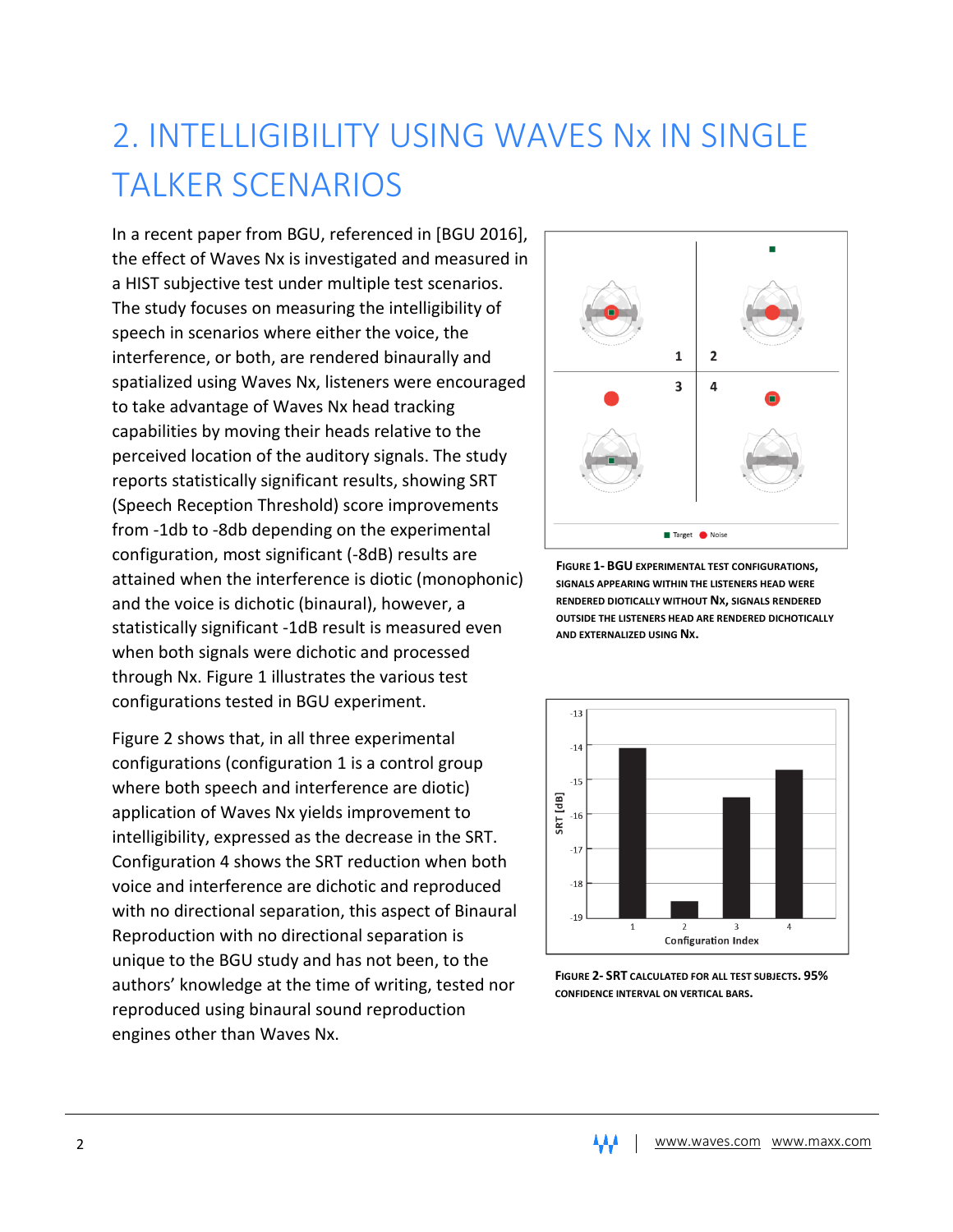The superior results achieved with Waves Nx compared to prior literature experiments, can possibly be attributed to the precise tracking of the listener's head orientation, which is incorporated into Waves Nx. Head tracking allows subjects to naturally and intuitively focus on spatialized sound sources, by adjusting the orientation of their heads to face their preferred and optimal head direction towards the virtual sound source, and by removing directional ambiguities using small unconscious head movements.

Prior research [Begault and Erbe 1994] shows that spatial separation between a source and environmental interference dramatically increases voice intelligibility, by up to 6 dB, when source and interference are separated by 90 degrees on the horizontal plane. The latter results, relating to a large spatial separation between the desired speech and the interference, add to the BGU findings, which relate to hardly any directional separation, together covering the two important use-cases in Voice Over IP calls.

# 3. INTELLIGIBILITY IN MULTIPLE SPEAKER SCENARIOS AND CONFERENCE CALLS

The advantages of binaural reproduction of multiple voice signals for conference calls have been studied and documented as early as 1953 [Cherry 1953], and have been reproduced in both natural as well as virtual environments in multiple studies [Cherry 1953, Yost 1997]. All studies demonstrate that spatial separation of source signals achieved through binaural reproduction, the application of Head Related Transfer Functions (HRTF) and acoustic emulation increase intelligibility during conferences, this phenomenon has been dubbed the "Cocktail Party Effect".

The improvement in speech perception with HRTF results in enhanced intelligibility in presence of noise or several talkers, depending on the angular and spatial separation between the talkers. [Bronkhorst and Plomp 1992] show that, in conditions of 50% intelligibility application of binaural sound reproduction improves SRT scores by -1.5 dB to -8 dB, with results varying in dependence on the noise, the number of talkers and their position. Similar findings are reported by [Ricard and Meirs 1994], with an increase of +5dB in intelligibility when the interference is white noise and positioned binaurally in a frontal position.

Additionally, research shows that further SRT improvement of up to -3.4 dB is achieved through the introduction of three-dimensional separation between sources [Drullmana and Bronkhorst 1999].

Waves Nx allows positioning audio sources in arbitrary positions in the virtual space around the listener which allows taking full advantage of the cocktail party effect, both in planar two

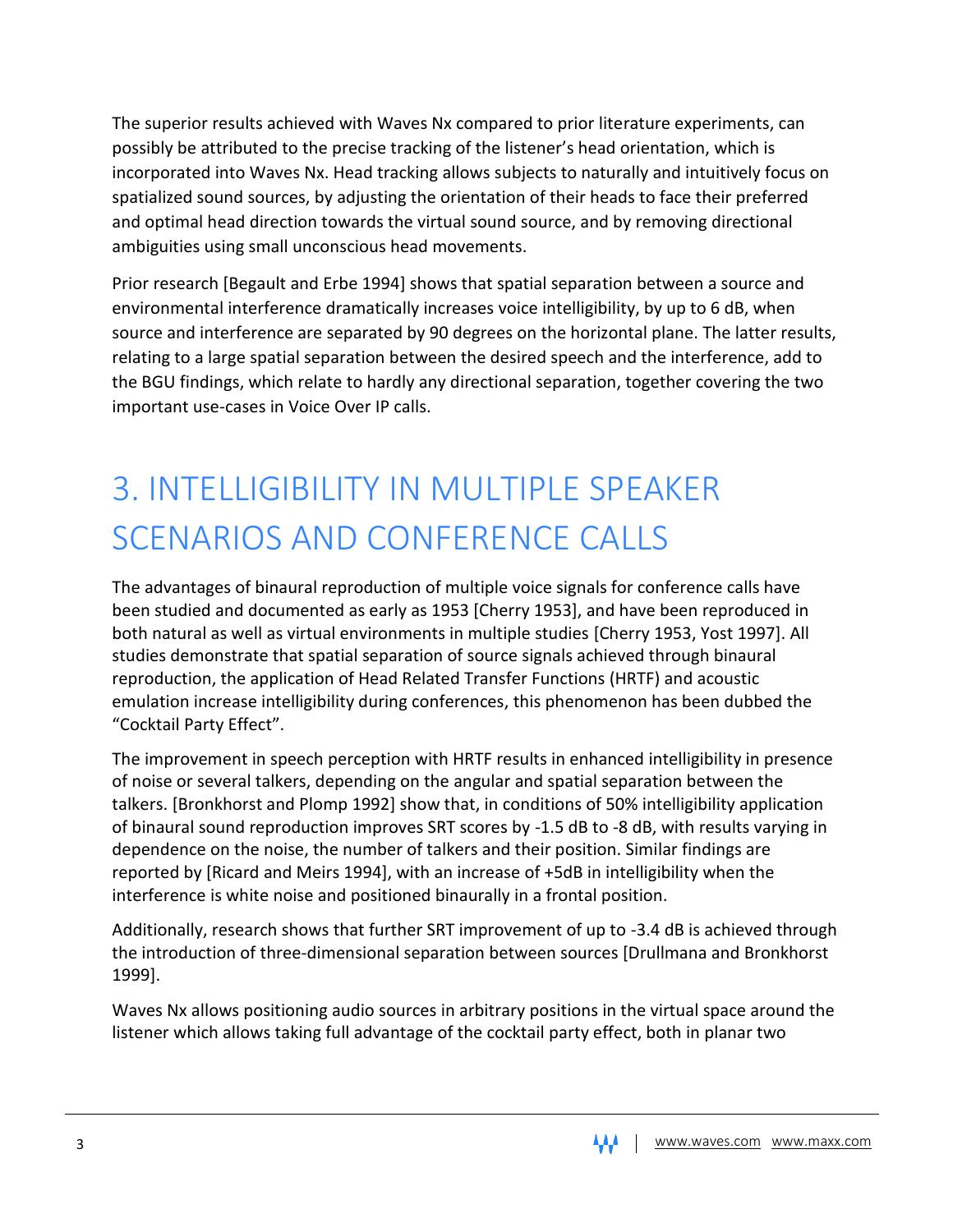dimensional configurations as well as in spherical three dimensional configurations. Figure 3 is an illustration of a proper Cocktail Party configuration using Waves Nx compared to a monophonic conference call setup: Configuration 1 shows the perceived sound stage in conference call without the application of spatialization, externalization and head tracking; the voice sources perceptually originate from inside the user's head and the Cocktail Party Effect cannot be taken advantage of. Configuration 2 shows the perceived sound stage when the voices are spatialized and externalized using Waves Nx, allowing the listener to take full advantage of the cocktail party effect and to focus on individual sources using Waves Nx's head tracking capabilities.

#### 4. CONCLUSIONS

It has been shown, through several researches and academic reports, that spatial separation of a single source from noise interference yields up to -12 dB decrease in SRT, when multiple sources are present SRT results are improved by up to -8 dB, applicable to Waves Nx. In addition, a recent BGU study shows results specific to Waves Nx that demonstrate -1dB to -8dB SRT improvement even when no explicit directional separation is introduced.

Waves Nx allows taking full advantage of the Cocktail Party Effect using modern software tools that allow reproduction using regular stereophonic headphones. It also allows 3D separation between speech sources, which further increases intelligibility in conferencing scenarios.

Waves Nx uses precise head tracking, and its advantages for speech processing stem both from the static spatial separation, and from spatial information embedded in expected audio changes corresponding to natural head movements, allowing the listener to intuitively focus the attention towards specific spatialized sources, in similar mechanisms as in real world conversations.